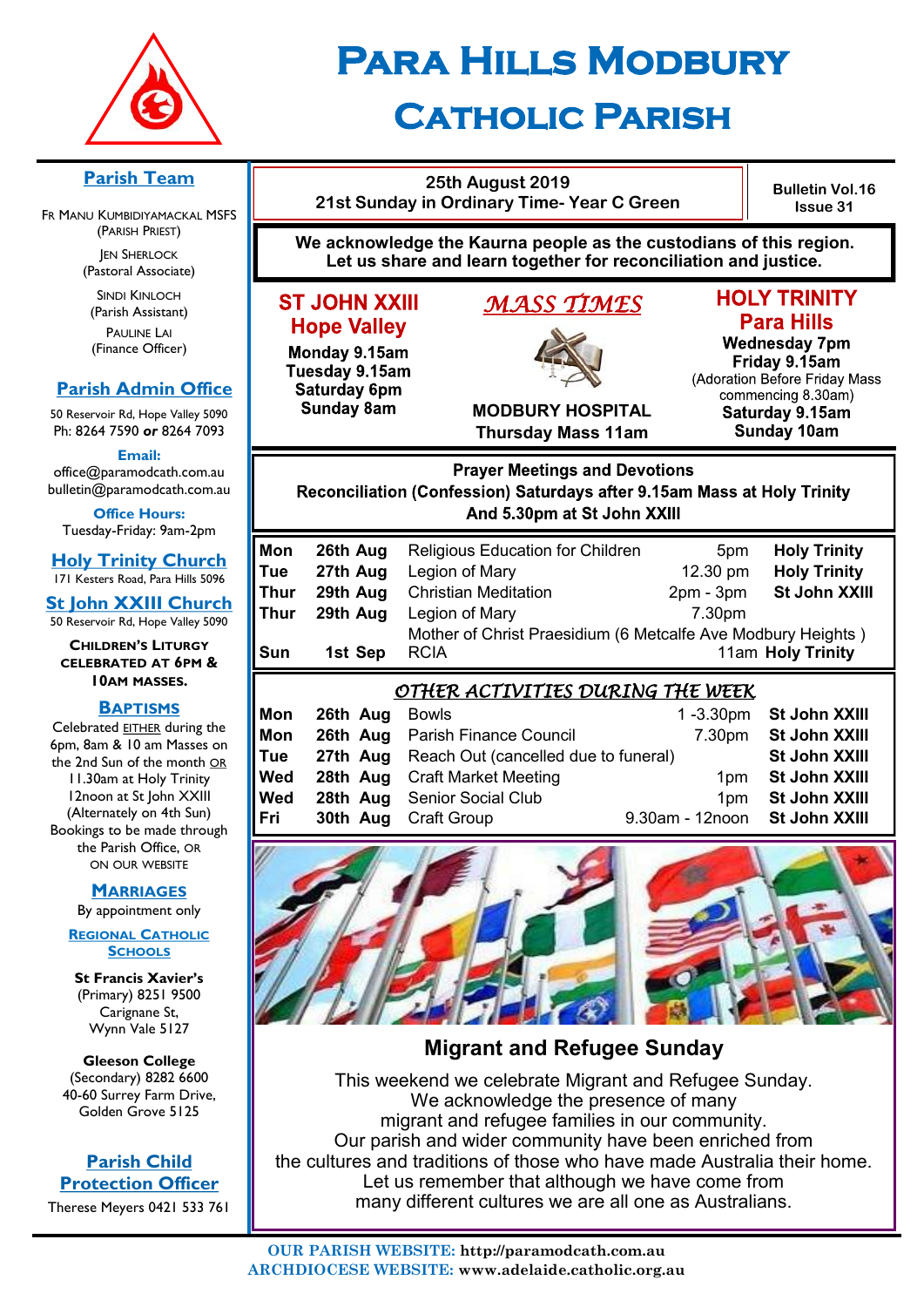# **Entitled or Presumed?**

A good place to begin our reflection today is a little discussion of the concept of entitlement. There are certain things that we are entitled to have.

The Declaration of Independence asserts that all men are entitled to "life, liberty and the pursuit of happiness." Certainly, all children are entitled to the basic care they need to grow from infants to young adults. In our work many of us earn benefits such as vacation time, social security and a pension. We are entitled to these. Sadly, many people act entitled even though they have done nothing to earn special privileges. Some people are just plain rude as they make excessive demands on others. At the other end of the spectrum, some people feel that the world owes them a living even though they refuse to work. They think they are entitled. Many a parents are forced to have a serious discussion with his or her Teen as to whether or not the Teen is entitled to have a car just because he or she has turned 16 or 17. I have met priests who feel that they can make unlimited demands on others just because they are priests. They feel entitled. Many marriages have never become

permanent unions of life and love because one or both of the people felt entitled to take and not responsible to give. I am sure you all have had to deal with people who carry on the air that the world owes them a living, owes them respect, and so forth.

When a person whose life revolves around his or her own sense of entitlement considers his or her

relationship with God, or lack thereof, entitlement

becomes the sin of presumption. This is quite common. There are many people who refuse to serve God, refuse to live Godly lives, refuse to worship, and yet, at death, presume that they and those like them are entitled to full union with God. When one of them dies, their relatives and friends say, "He or she is in heaven now."

Jesus speaks about the sin of presumption in today's Gospel. Some people are not willing to make any

sacrifices for the Kingdom of God. They have plenty of opportunity throughout their lives, but they ignore the call to follow Christ, the narrow way, and instead choose the wide path, the way of the "everybody is doing it" crowd. When they knock on the Master of the House's door, it is too late. The door has been shut. They feel entitled to enter into His Eternal Presence. They have presumed His Mercy would be there for them without their ever lifting a finger to do what is right. Instead they hear the Master saying, "Depart from me you evildoers." We act entitled, when we make presumptions on the mercy of God. It is because we have not fully recognized what it means to be a Christian, we have not embraced the cost of discipleship. To be a Christian means that we are

willing to take up our crosses, deny ourselves, and follow the Lord. To be a Christian means that we are willing to endure whatever the world throws at us rather than walk away from the Lord

This type of Christian living calls for sacrificing ourselves *cont*

Readings for next Sunday,1st Sep 2019 1st Reading Ecclesiasticus 3:17-20,28-29 2nd Reading Heb 12:18-19,22-24 Gospel Luke 14:1,7-14

#### **Our Community's Prayer Petitions**  *PLEASE NOTE: THE NAMES ON THE SICK LIST WILL REMAIN FOR TWO MONTHS ONLY UNLESS OTHERWISE NOTIFIED.*

**BULLETIN PRAYER LIST:** Please note that names can only be added to this list by immediate family, or the ill person themselves

#### (for reasons of privacy).

#### **Please Remember in your Prayers Those who are sick, especially:**

Darcy Ridley, Paul Holmes, Dudley Dolman, Father Peter Milburn, Maria Hand, Emma Gammon, Asher Caudle, David North, Elijah Neri, Wayne Collins, Antoinette Pascale, Marg Dolman, Charlotte Fussell, Selena (Rose) Quinn, Phyllis Anthony, Reta Lockyer, John MacGrath, Ken Robinson, Graham Armstrong, Mary Redmond,

Graham Speed, Marlen Piineda, David Truman, Bruce McAndie, Rosa Maria Santos, Sean Molloy, Betty Roper, Imperia De Ionno, Julie Reimann, Imelda Schulz, Maddison Calleja, Janice Forrester, Ray Zielonka, Jim Marlow, Gerry Canavan, Jayden Lee, Audrey Athayde, Marie Boulton, Sr. Marleen Dewar OLSH, Kay Kennedy, Rita Robinson, Eileen Ryan, Gary Lockyer, Yvonne Summers.

#### **Recently Deceased**

Greg Dew, Elizabeth Masefield, Michael Pritchard

for others which is also difficult. Making time for someone who is hurting, someone who is infirm, someone who is lonely, means denying ourselves the small breaks we have in our busy lives. But these acts of charity are life giving if our lives are centred on the Lord. No one is entitled to union with God. People who presume God will extend mercy to them while they refuse to extend His Love to others are committing a serious mistake. But people who embrace discipleship, people who accept the cost of following Christ, receive the all-consuming joy of union with Him. The entitled see themselves as the centre of the world. They presume that God agrees, or at least will close an eye to their selfish existence. We should not presume that we will have a heavenly reward. We should not claim that we are entitled to eternal glory.

Tanulsumbedramalak

#### *PASSING OF PARISHIONER Greg Dew*

The Funeral Mass for Greg Dew will be held at St John XXIII Church, 50 Reservoir Road, Hope Valley on Tuesday 27th August at 11am.

#### **HAPPY BIRTHDAY AUGUST/SEPTEMBER BABIES**

26th Mitchell Horn

27th Elaine Gallagher, Heather Cardinali

- 29th Ray Thalbourne
- 30th Lisa Javier 31st Annette Buxton
- 1ST Terence Gallagher, Weronika Zebal

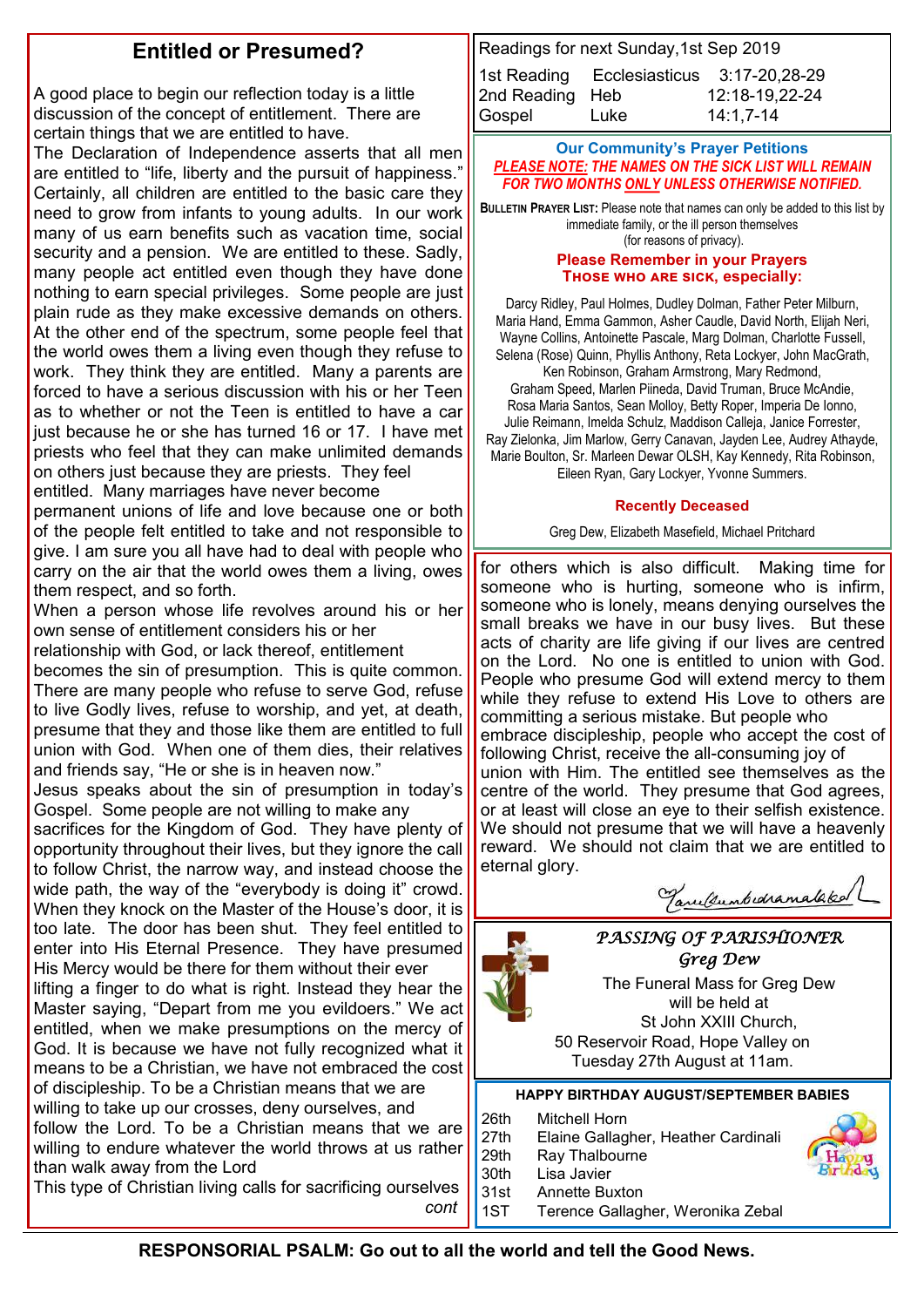#### **ST VINCENT DE PAUL HQ: 1300 729 202 from 9.00am — 1.00pm or www.vinnies.org.au**

**St Vincent de Paul Modbury Conference** *Lord your timeless lesson sings out in the voice of constant waves, in the wind through the trees and in the harmonies of life. Wash clean our ears to hear you, make us listen now, for we need your great wisdom to assist us in our* 

Steady demand this week with four calls for assistance. We took the opportunity to bolster our stocks of food staples by picking up several boxes of food from the Vinnies Warehouse – this was packed from school collections that had been delivered directly to the warehouse . **Pantry needs this week are:**  Jam, Tinned Meat, Tinned Spaghetti and Coffee It will greatly help if any or all of these items could be placed in the Vinnies' collection basket. Thank you and God Bless

REACH OUT GROUP



#### **Saints/Feast Days Of the Week**

27th St Monica<br>28th St Augusti 28th St Augustine<br>29th St John X St John X

> We welcome to our community, those families who are preparing for their children's baptism during September. Please show your support by making them feel welcome and remembering them in your prayers.

# **Can you help?**

A parishioner who has been attending 6pm mass at St John XXIII is seeking a lift. She lives at the Tea Tree Gardens



 Retirement Village on Grand Junction Road. If you can help her even if not every week please contact the parish office.

#### **Household Electrical Items Needed**

We have some new arrivals in the Parish, families and students with limited means.

As Vinnies are no longer able to provide electrical items we are looking for donations of items still in working order, such as Microwaves, fridges, washing machines

If you have something you no longer need and you would be happy to donate please call the parish office

# **The Modbury Craft and Community Group**

Tickets on sale this weekend only, for \$1 each There are two prizes: A Crows Blanket and A Port Power Blanket

#### **SACRAMENTAL PROGRAM**

Enquiry Dates for Sacramental Program for 2019-2020 17th September St John XXIII Church

at 7pm

at 8pm (after 7pm Mass)

Pastoral Associate on: 8264 7590 or Email: pa@paramodcath.com.au

# *CHILDREN'S PRAYER*

Jesus, we believe in you and

choose to follow your way. Give us the bread of life to fill us with love and make our faith strong. Amen

DEVELOPMENT FUND 2019 Congratulations Colette Truman No. 93 Drawn by Les OST Contact: Barbara Mathews 8258 8806 to be included in the draw. Tuesday 20th August 2019 9.15am Mass at St John XXIII Reader: Mary Matner Offertory: Barbara Sorrell and Margaret Dunn Communion: Pat Harvey and Cathy De Luca Altar Server: Leo North For information about Reach Out please call Maureen Kenny Ph: 8396 7682 or M: 0418 821 859 18th September Holy Trinity Church For any other enquiry please contact Jen Sherlock, **Craft Market 2019 – Vinnies Stall** As you will remember, Vinnies sold gift baskets at last year's Craft Market. All of the proceeds from those sales went to assist the work of St Vincent de Paul locally – we would not have been as successful without your generosity. We are planning to make 50 baskets once again this year and are looking for donations of goods to fill those baskets. The baskets we make are suitable for men and women, boys and girls, and of course, babies. We are seeking donations of goods to make up these various baskets: toiletries for men or women; wine; nuts and chocolates; items for babies or children; or anything that you think would make a gift basket desirable. etc. and we will organize collection. Is holding a **FATHER'S DAY RAFFLE**

There will be a box at the back of each church for you to place your donations of gifts in.

We are very grateful for your ongoing support of the work of St Vincent de Paul in our parish.

Corrie Bowman

 **GOSPEL ACCLAMATION: Alleluia, alleluia! I am the way, the truth, and the life, says the Lord; no one comes to the Father, except through me.. Alleluia !**



*life. Amen.*